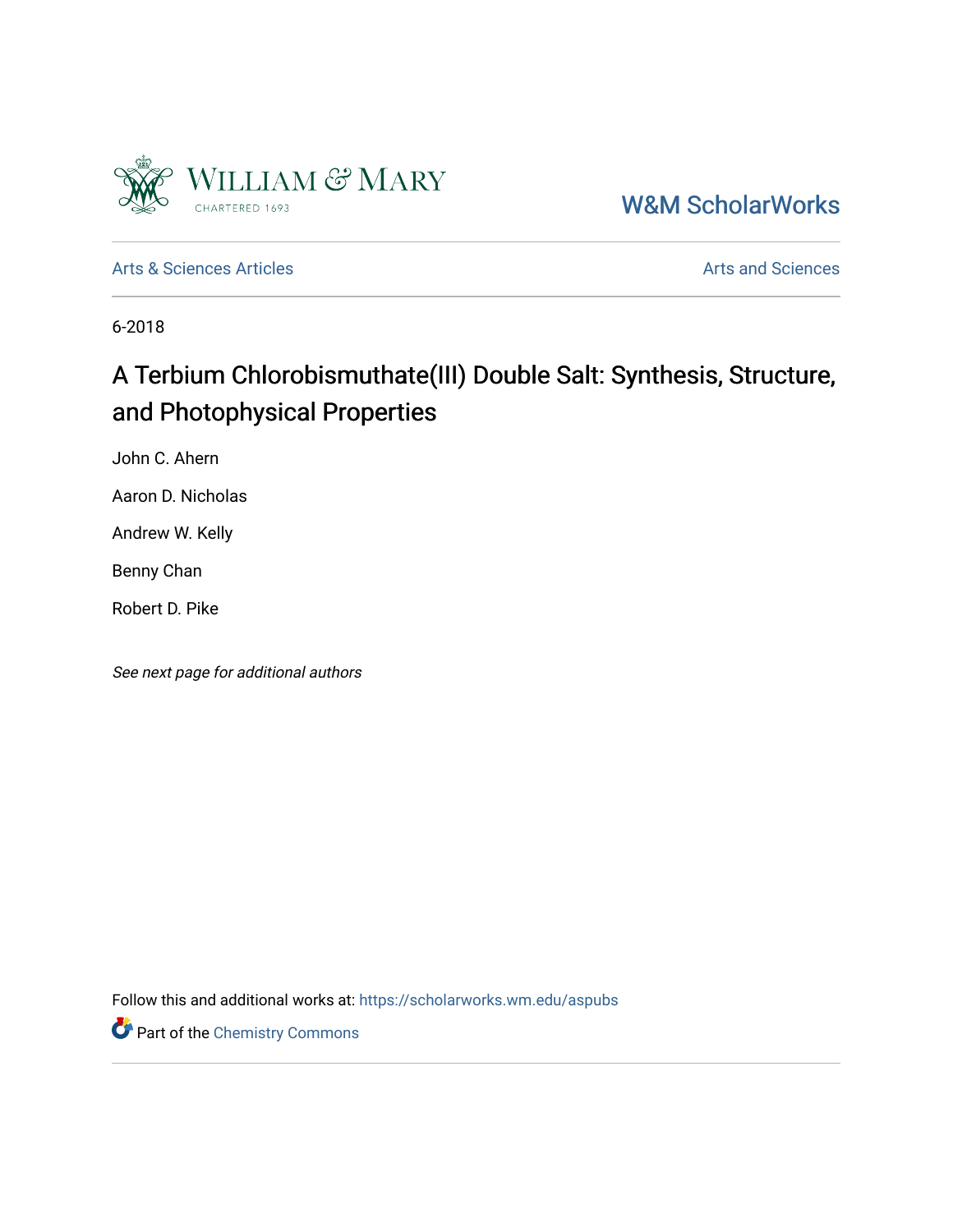# Authors

John C. Ahern, Aaron D. Nicholas, Andrew W. Kelly, Benny Chan, Robert D. Pike, and Howard Patterson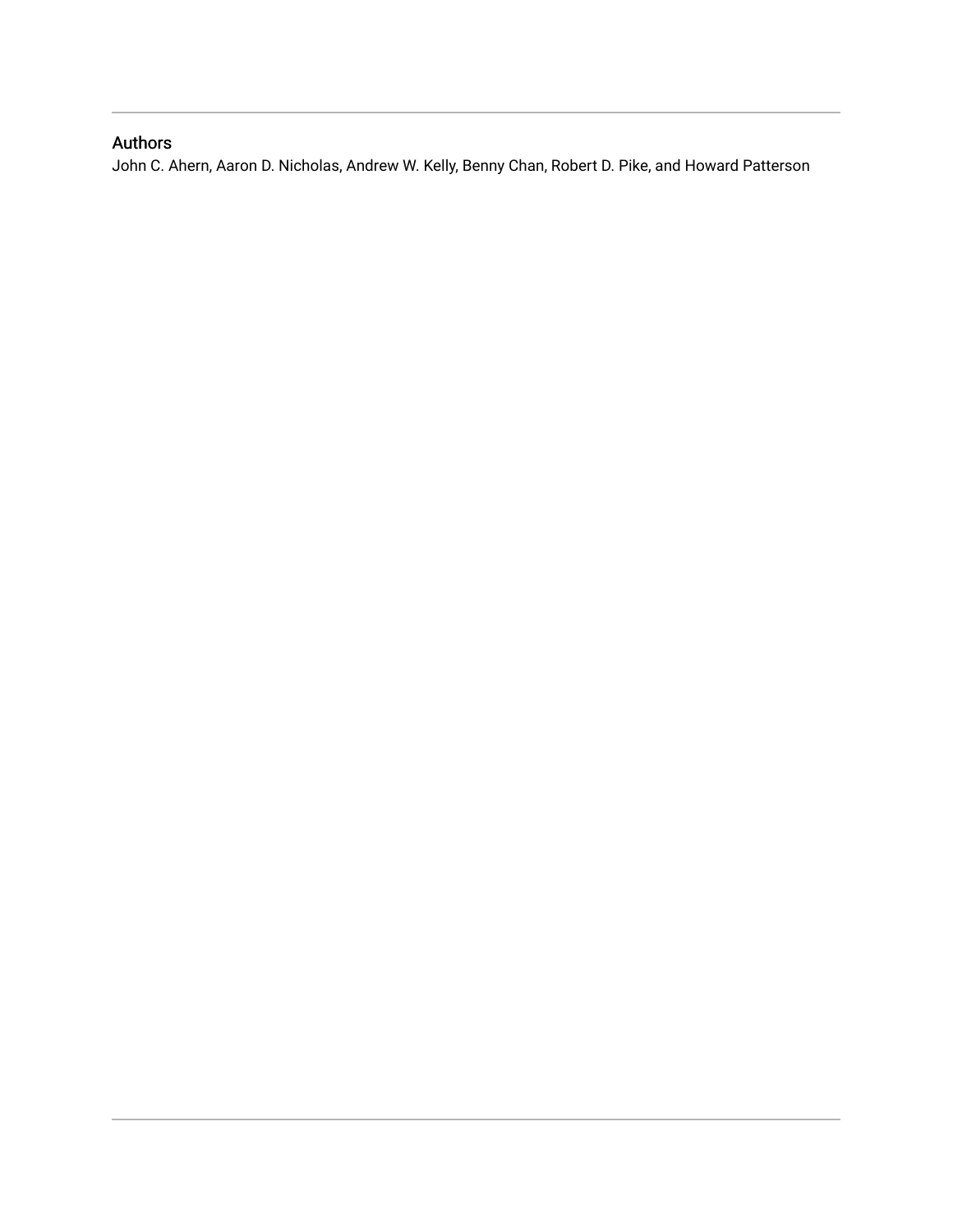# **A Terbium Chlorobismuthate(III) Double Salt: Synthesis, Structure, and Photophysical Properties**

**John C. Ahern,***a‡* **Aaron D. Nicholas,***<sup>a</sup>* **Andrew W. Kelly,***<sup>b</sup>* **Benny Chan,***<sup>c</sup>* **Robert D. Pike***<sup>b</sup>* **and Howard H. Patterson\*** *a*

*<sup>a</sup>Chemistry Department, University of Maine. Orono, ME 04469 USA.; <sup>b</sup>Chemistry Department, College of William & Mary. Williamsburg, VA 23187 USA.; <sup>c</sup>Chemistry Department, College of* New Jersey. Ewing, NJ 08628-0718 USA.

\*Corresponding Author: Howard H. Patterson *E-mail: howardp@maine.edu*

**Keywords:** luminescence; crystallography; rare-earths; iodobismuthate; energy transfer

# **Abstract**

We report on the structure and luminescence of a double salt trivalent rare earth ion acceptor,  $Tb^{3+}$ , with octahedral  $[BiCl_6]^{3-}$  donor clusters. The novel  $TbBiCl_6 \cdot 14H_2O$  (1) was prepared from aqueous BiOCl and TbCl3•6H2O. The crystal structure of compound **1** exhibits isolated  $[BiCl_6]^3$  and  $[Tb(OH_2)_8]^{3+}$  clusters. Luminescence data show energy transfer from octahedral chlorobismuthate(III) clusters to rare earth metal ions. Density Functional Theory (DFT) calculations show distinctly different emission pathways at high and low excitation energies.

### **1. Introduction**

Rare earth metal ions produce sharp emission bands making them particularly useful in a variety of applications, including optoelectronics, biosensors, and photovoltaic compounds. $1-7$ The challenge in developing viable materials using these ions centers on the difficulty of excitation of the lanthanide *f* electrons. The *f* orbitals are held close to the nucleus below the *d* orbitals due to lanthanide contraction and *f-f* transitions are symmetrically forbidden.<sup>8</sup> This results in weak emission intensities from these ions. Much research has focused on improving the emission intensity of solid state crystals  $9-11$  Energy transfer to rare earth metal centers is a possible avenue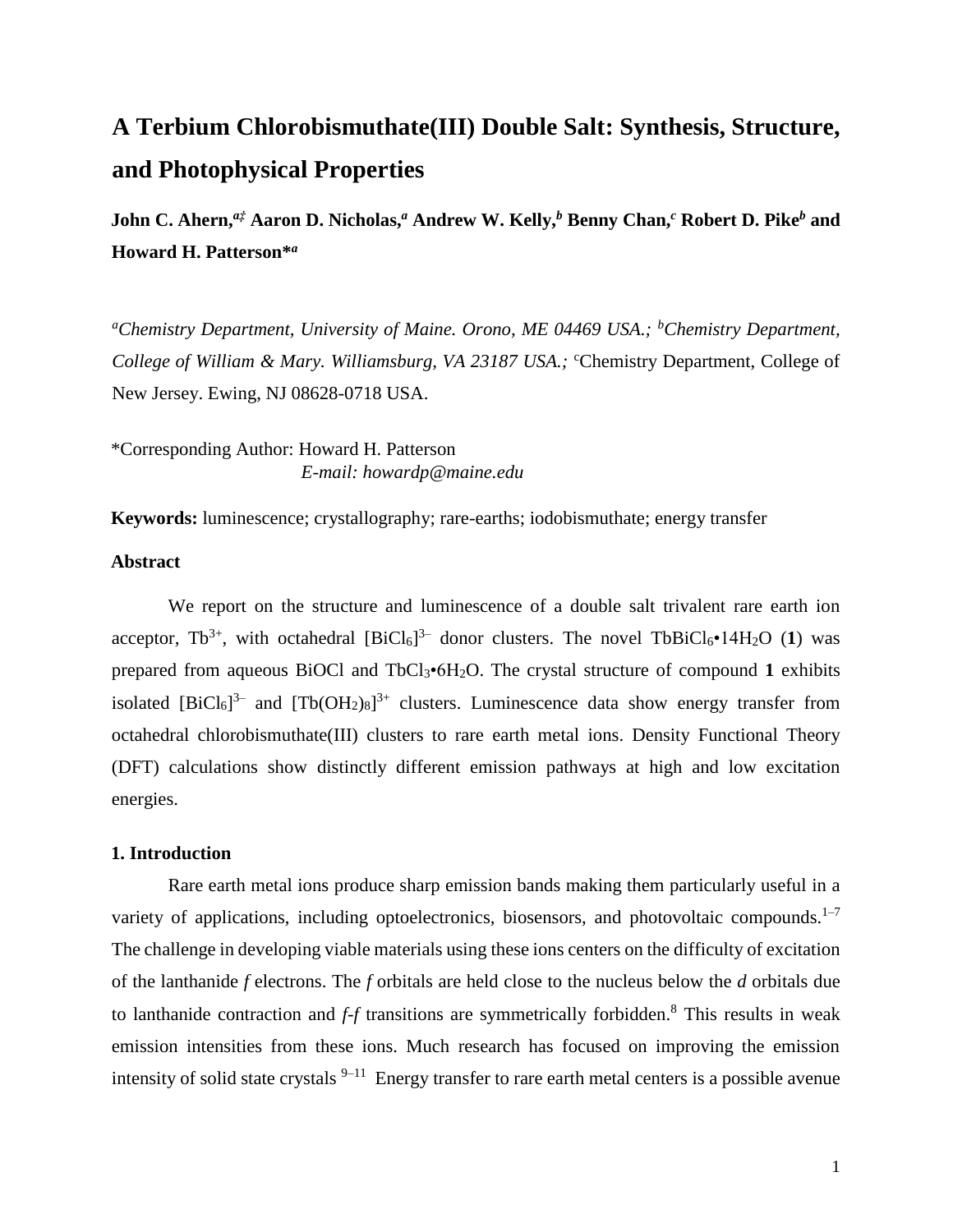of approach in achieving bright emission. 12,13 As an example, work by our group and Leznoff *et al.* have shown that rare earth ion emission can be tuned via changes in the bonding of coordinated  $d^{10}$  Au(CN)<sub>2</sub><sup>-</sup> ligands.<sup>1,2,5,14,15</sup> More specifically, we have discovered that the presence or absence of metallophilic Au-Au interactions has an effect on the emission intensity of the rare earth center. This change in emission occurs due to changes to the charge-transfer pathway whereby energy is transferred from the  $Au(CN)_2$ <sup>-</sup> anion to the rare earth ion.

Currently, our group is interested in rare earth excitation via post-transition halobismuthate(III) ions because of the large number of crystal motifs that halobismuthate(III) complexes are able to form. Complex halobismuthate(III) anions such as  $[\text{Bi}_2\text{Cl}_{10}]^2$ <sup>-</sup>,  $[\text{Bi}_4\text{Cl}_{18}]^6$ <sup>-</sup>, and  $\{[\text{Bi}_2\text{Cl}_8]^2\}$ <sub>∞</sub> with various organic cations have been reported.<sup>16–26</sup> These anions are composed of  $[BiCl_6]^3$  octahedra with various degrees of  $\mu$ -Cl bridging. We have reported on simple alkali chlorobismuthate double salts.<sup>13</sup> These double salts form highly networked structures of chloridebridged metal cations whose structures are dependent on the choice of alkali metal cation. Based on these findings we have been interested in the capacity of halobismuthate(III) complexes to form network structures with photophysically active metal ions whereby energy transfer occurs from the  $[BiCl_6]^3$  anion to the neighboring ion. We believe this behavior is possible due to the extensive metal-metal bridging that occurs within the crystal lattice. We recently investigated possible energy transfer in mixed iodobismuthate(III)/iodocuprate(I) crystals coordinated to organic ligands which also contain halide bridge metal centers.<sup>16</sup> Theoretical calculations indicated that these absorption bands were primarily the result of a halide/metal-to-metal charge transfer between the Bi(III) and Cu(I) centers. Based on these findings it seems possible to induce photoluminescence in photophysically active centers via energy transfer between halobismuthate(III) anions and lanthanide(III) cations.

Herein, we report the synthesis, structural analysis, and photophysical properties of the double salt TbBiCl<sub>6</sub>•14H<sub>2</sub>O, along with DFT and TD-DFT calculations to help interpret our findings. Solid state absorption measurements were carried out and showed significant overlap of the broad  $[\text{BiCl}_6]^3$  anion band with that of the sharp Tb(III) absorption bands. This is in agreement with luminescence measurements which reveal enhanced Tb(III) emission at 77 K. Experimental findings with theoretical support indicate that rare earth emission is to the result of energy transfer from the Bi(III) metal center via the bridging chloride ions.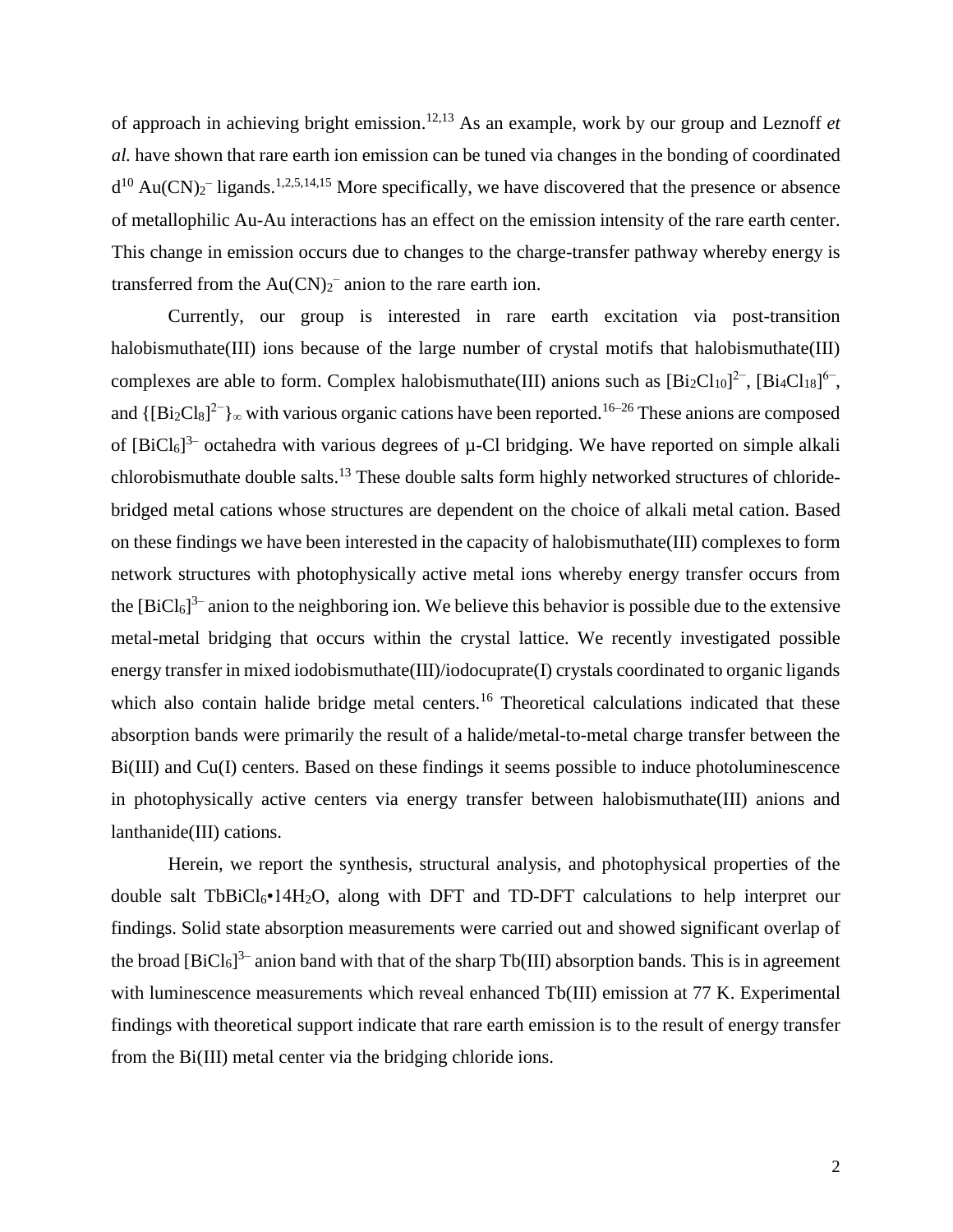### **2. Experimental**

**2.1 Synthesis and Analysis of TbBiCl6•14H2O (1).** All reagents were purchased from Aldrich or Acros and used without purification. Terbium(III) hexachlorobismuthate(III) tetrakaidecahydrate (1) was synthesized by combining BiOCl (5 mL  $0.25$  M in conc. aq. HCl) and aq. TbCl<sub>3</sub> $\cdot$ 6H<sub>2</sub>O (5) mL 0.25 M). The filtered solution was slowly evaporated to yield pale yellow plates (**1**, 88.5%). Thermogravimetric analyses (TGA) (Figure S1 (SI)) were conducted using a TA Instruments Q500 in the dynamic (variable temp.) mode with a maximum heating rate of 50  $\mathrm{C/min}$ . to 300  $\mathrm{C}$  under 60 mL/min. N<sup>2</sup> flow. Compound **1** was analyzed for its Bi content via flame atomic absorption spectroscopy (AAS) using a PerkinElmer AAnalyst 700 instrument, confirming the formula derived from the X-ray crystallography. Samples were dissolved in 7% nitric acid (by weight) and then diluted in water to a concentration of 0.100 g/L. Blank solutions were made and their signal was subtracted from the sample scans. All scans were run three times with identical results. Experimental Bi content 26.2% (Theo. 25.1%).

**2.2 X-ray Analysis.** X-ray quality crystals were produced by partial evaporation of the aqueous solutions described above. The single crystal determination was carried out using a Bruker *SMART Apex II* diffractometer using graphite-monochromated Mo K $\alpha$  radiation.<sup>27</sup> Data for the complexes were collected at 100 K. The data were corrected for Lorentz and polarization<sup>28</sup> effects and absorption using *SADABS*. <sup>29</sup> The structure was solved by use of direct methods. Least squares refinement on *F <sup>2</sup>* was used for all reflections. Structure solution, refinement and the calculation of derived results were performed using the *SHELXTL*<sup>30</sup> package of software. The non-hydrogen atoms were refined anisotropically. All hydrogen atoms were placed in theoretical positions.

**2.3 Photophysical Measurements.** Steady-state luminescence scans were run on **1** at 77 K. Compound **1** does not emit at temperatures above 90 K, so no room temperature scans were included. Spectra were taken with a Quantamaster-1046 photoluminescence spectrometer from Photon Technology International. This device uses a 75W xenon arc lamp combined with two excitation monochromators and one emission monochromator to adjust the bandwidth of light hitting the sample and detector, respectively. Signal intensity was measured using a photomultiplier tube. The samples were mounted on a copper plate using non-emitting copperdust-high vacuum grease. Low-temperature scans were run on this system coupled to a Janis ST-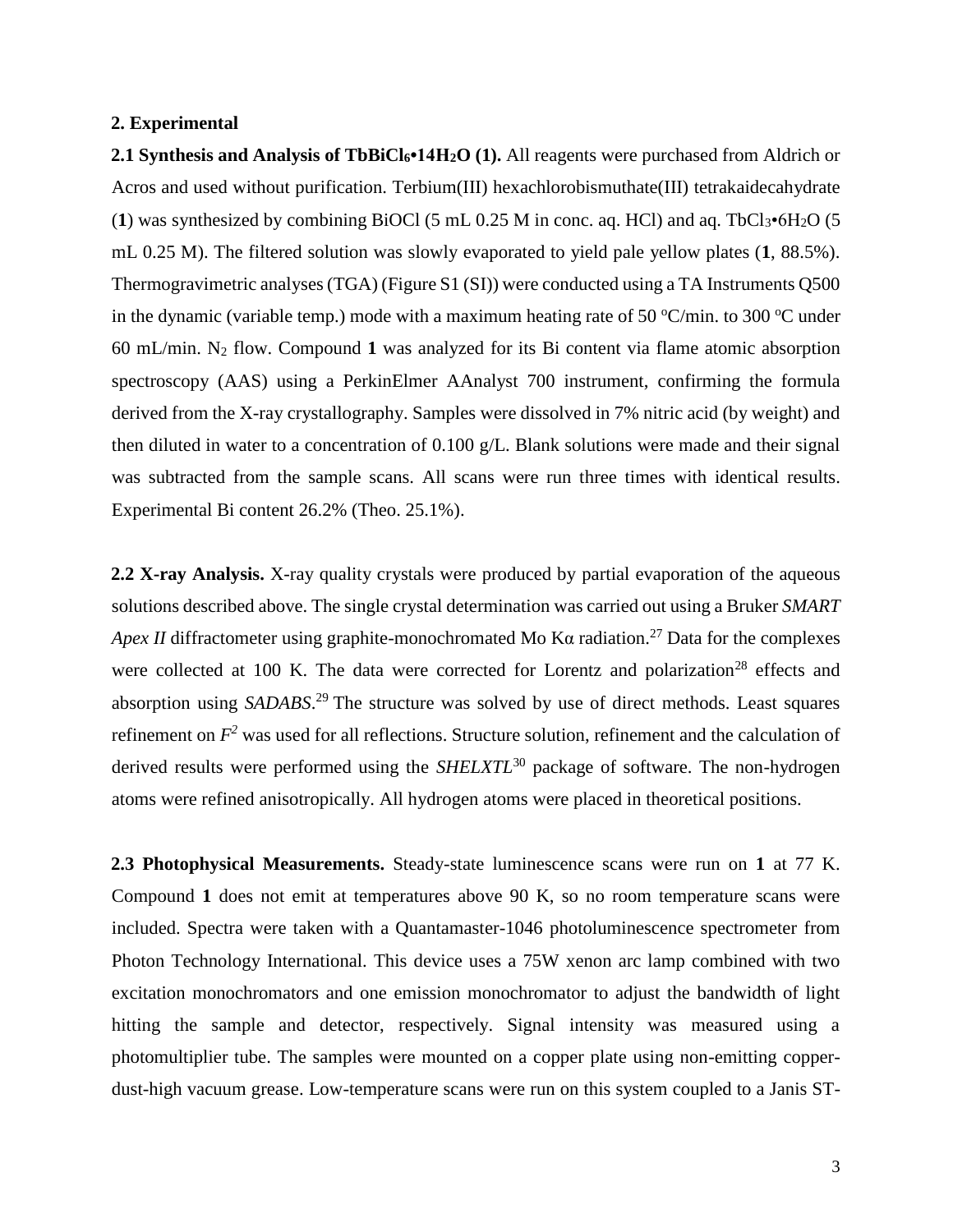100 optical cryostat. Liquid nitrogen was used as coolant. Diffuse reflectance spectra (DRS) were collected on solid samples at 298 K. The light source was a Mikropack DH-2000 deuterium and halogen light source coupled with an Ocean Optics USB4000 detector. Scattered light was collected with a fiber optic cable. Spectra were referenced with PTFE. Data were processed using SpectraSuite 1.4.2\_09.

**2.4 Theoretical Calculations.** DFT calculations were performed using the Gaussian '09 Software (Gaussian Inc.) hosted by the University of Maine Advanced Computing Group.<sup>31</sup> Ground state geometries and molecular orbital calculations were performed using the hybrid density functional theory due to Becke's 3-parameter nonlocal exchange functional with the nonlocal correlation functional of Lee, Yang and Parr, B3LYP and the basis set SDD for all atoms.<sup>32–34</sup> Molecular orbital calculations were performed on the ground state. The Avogadro software 1.2.0 was utilized for molecular orbital visualization.<sup>35</sup> To best model the electronic properties of  $1$  we have performed calculations on a single cluster composed of a  $[BiCl_6]^{3-}$  octahedron and  $[Tb(OH_2)_8]^{3+}$ square antiprism center as shown in Scheme 1 with the overall charge of the model being neutral. The X-ray structure coordinates were used as input for the initial geometry.

**Scheme 1.** A neutral model cluster of 1 composed of a  $[\text{BiCl}_6]^3$  octahedron and  $[\text{Tb(OH}_2)_8]^{3+}$ square antiprism center.



#### **3. Results and Discussion**

**3.1 Structural Results.** The crystal structure of 1 (Fig. 1) revealed isolated [BiCl<sub>6</sub>]<sup>3–</sup> octahedra (Bi−Cl range = 2.571(5)-2.775(4) Å, *cis*-Cl−Bi−Cl range = 82.69(12)-98.9(2)°) and Tb(OH2)<sup>8</sup> square antiprisms (Tb−O range = 2.318(13)-2.470(12) Å, *cis*-O−Tb−O angle range = 70.0(5)-  $81.3(3)^\circ$ ). These bismuth octahedra appear similar to those seen in previous reports of bismuthchloride complexes.<sup>17,36–38</sup> Three of the Cl and four of the bound H<sub>2</sub>O ligands show site disorder. In addition, six non-coordinated water molecules were present. A series of O−H…Cl and O−H…O hydrogen bonds produces a 3-D network (Fig 2). This bridging of the bismuth-chloride center to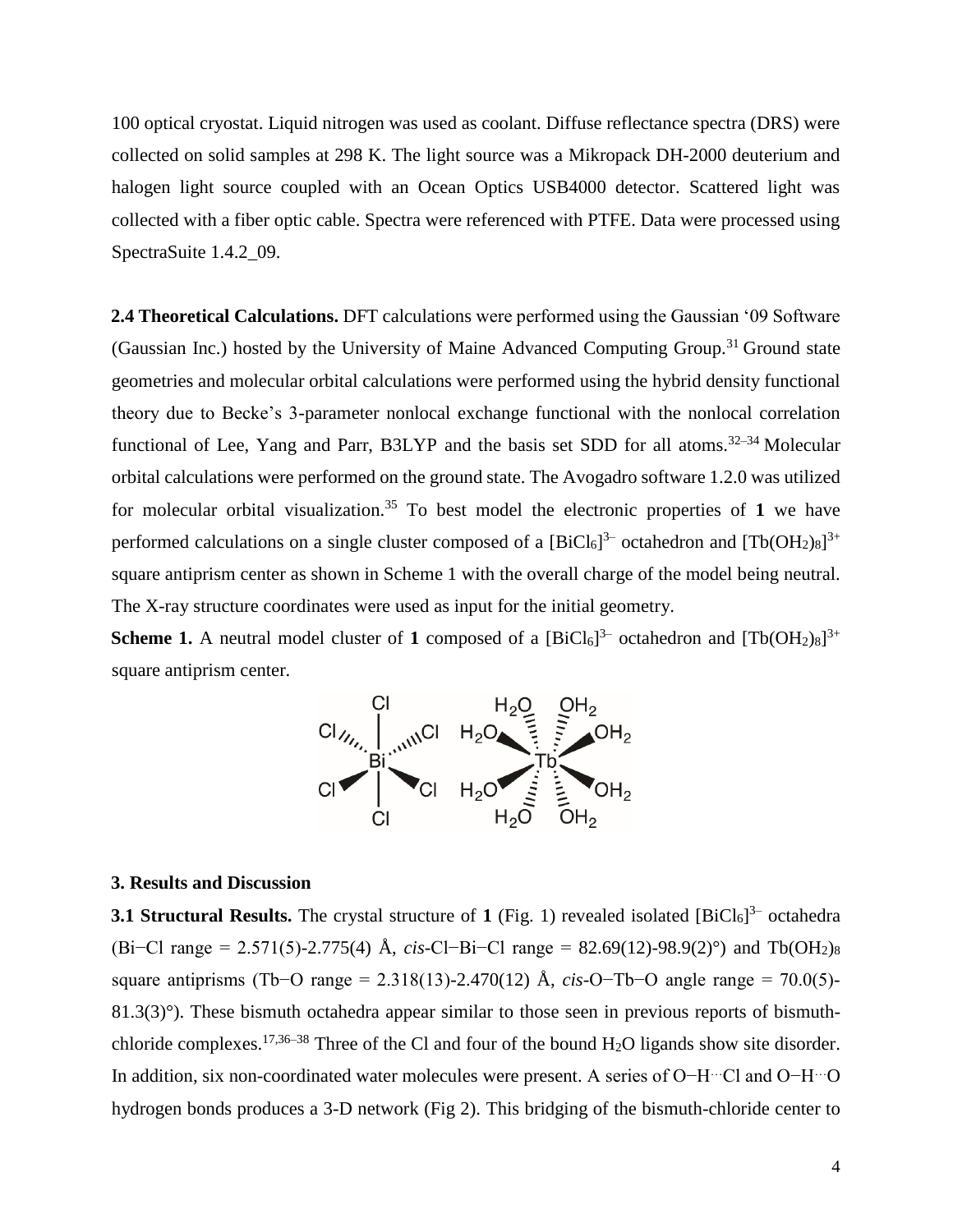the terbium-H2O center may allow for energy transfer from the bismuth cluster to the terbium ion. Additional crystallographic details are given in Tables S1-6. Thermogravimetric analysis of **1** revealed dehydration producing  $TbBiCl_6\bullet 7H_2O$  and  $TbBiCl_6$  phases (Fig. S1);  $TbBiCl_6\bullet 7H_2O$  was produced on vacuum drying of **1**. The expected Bi content for **1** was confirmed via AAS.



**Fig. 1** Thermal ellipsoid (50%) drawing of the crystallographically independent unit in **1** (secondary locations of disordered O and Cl atoms omitted for clarity).



**Fig. 2** Hydrogen bonding in **1** viewed along the *b*-axis (orange = Bi, green = Cl, turquoise = Tb,  $red = 0$ , white  $= H$ ).

**3.2 Diffuse Reflectance Spectroscopy.** Diffuse reflectance spectra of **1** were measured from crystals at room temperature (Fig. 3). A strong absorption band was observed at wavelengths less than ~380 nm with a weaker absorption noted between 380 nm and 530 nm. The sharp drop in absorption indicates an optical band edge at 388 nm. For comparison we measured the reflectance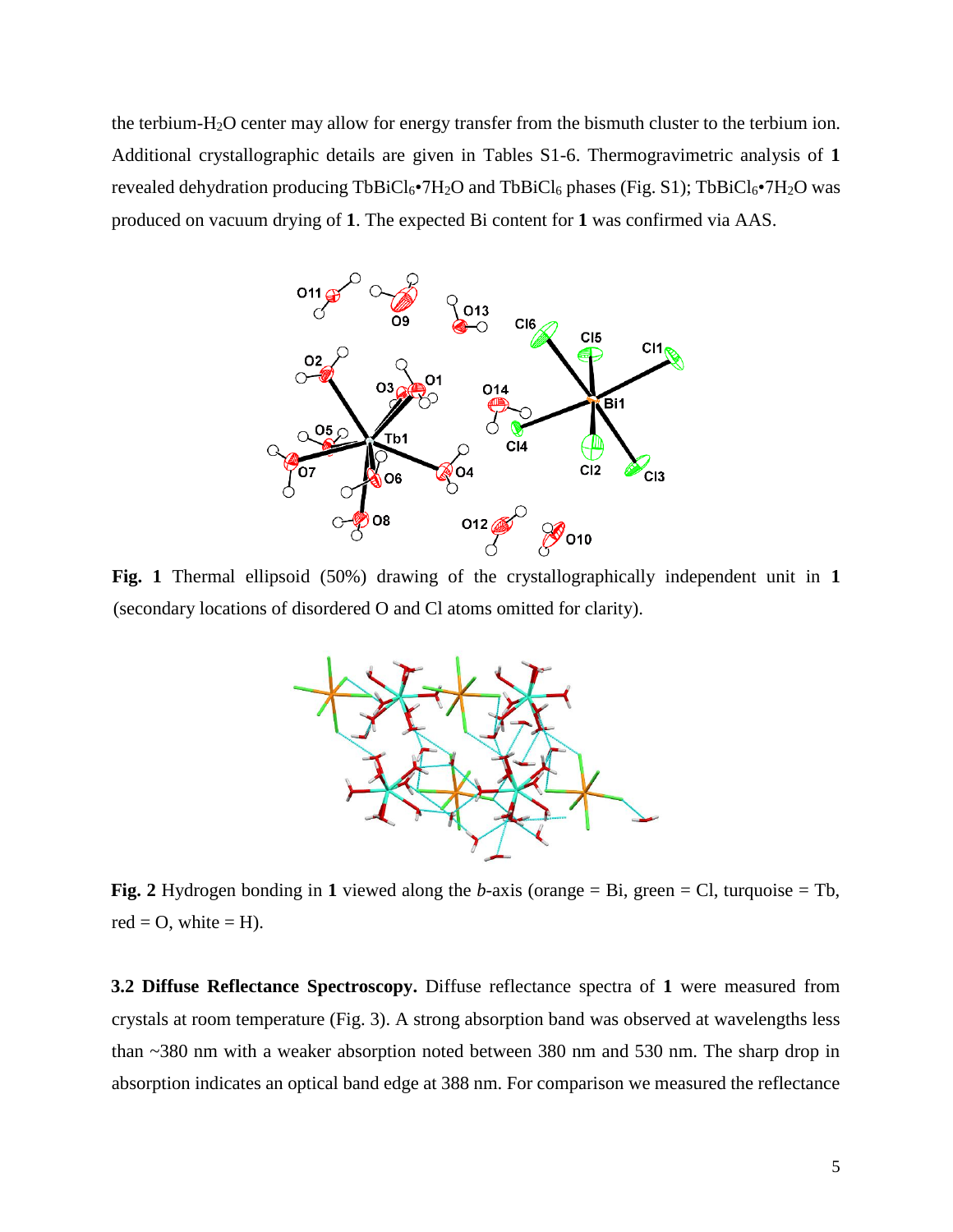of terbium(III) nitrate hexahydrate, which showed the characteristic rare earth emission bands at 542 nm and absorption bands from 325 nm to 390 nm. Interestingly, the reflectance of **1** does not display these *f-f* absorption peaks and instead reveals only a single broad absorption band. We have assigned this broad band to the  $[BiCl_6]^3$  octahedral center as a Cl  $3p \rightarrow Bi$  6*s* transition. This assignment is in agreement with other studies of  $[BiCl_6]$ <sup>3-</sup> complexes which describe these bands as chloride to bismuth(III) ligand-to-metal charge transfer (LMCT) and bismuth(III) metalcentered transition (MC).<sup>39–41</sup> The absorption band of the chlorobismuthate ion easily overlaps those of the terbium(III) nitrate, indicating possible energy transfer from the  $[BiCl_6]^3$  anion to the rare earth  $[\text{Tb(OH<sub>2</sub>)<sub>8</sub>]<sup>3+</sup> cluster.$ 



**Fig. 3** Diffuse reflectance UV-vis spectra of **1** and terbium(III) nitrate hexahydrate.

**3.3 Photophysical Results.** Double salt **1** was examined via steady state luminescence spectroscopy at 77 K. The compound did not emit at temperatures above 90 K. Fig. 4 shows the steady state luminescence spectra for **1**. The annotations with arrows indicate the excitation/emission energy corresponding to the emission/excitation peaks, respectively. For Tb/Bi double salt **1** four emission peaks are observed. Each of these corresponds with a known emission of the Tb<sup>3+</sup> ion.<sup>1,2</sup> However, a distinction exists between direct excitation of Tb<sup>3+</sup> and the energy transfer from  $Bi^{3+}$  to Tb<sup>3+</sup>. Under 351 nm excitation,  $Bi^{3+}$  may become excited and transfer energy to  $Tb^{3+}$ . The T $b^{3+}$  ion can also be excited directly at energies of 305, 358, 369 or 378 nm. The peak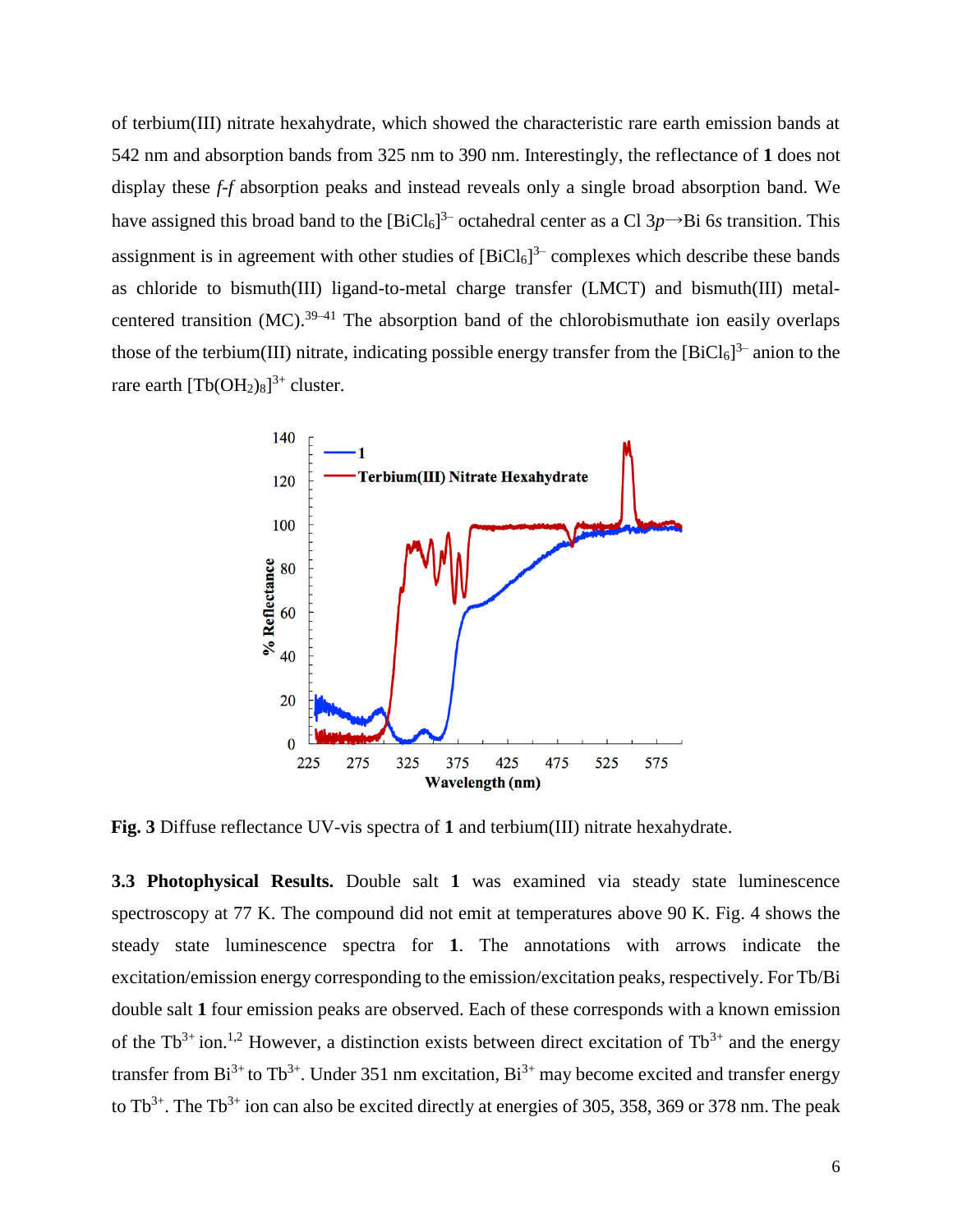centered at 584 nm is also partially the result of relaxation of the  $Bi^{3+}$  excited lattice via phononphonon interactions, in agreement with similar studies.<sup>42,43</sup> The observed emission band is broad since bismuth has a high-energy excited state and low-energy excited states corresponding with the high and low energy emissions, respectively. The energy transfer pathway is favored at 352 nm because *f* orbitals are difficult to excite directly, in contrast to *d* orbitals.<sup>1,2,5,14</sup> Octahedral bismuthchloride centers undergo excitation of the chloride 2*p* to the bismuth 6*p*/chloride 3*s*, which constitutes a HOMO-LUMO transition.<sup>36</sup> This mechanism was first reported by Pelle *et al.* in  $Cs<sub>2</sub>NaBiCl<sub>6</sub>$  crystal clusters.<sup>36–38</sup> Addition of the terbium ions offers an alternative emission pathway. Due to the forbidden nature of *f-f* transitions, we expect the excitation of **1** at these wavelengths to occur via bismuth. Such transitions are also reported by Pelle *et al.* who assigned the transition in the bismuth-chloride centers from the HOMO to the cation LUMO.<sup>36–38</sup> The bridging of the chlorobismuthate octahedron to the  $[Th(OH<sub>2</sub>)<sub>8</sub>]$ <sup>3+</sup> center in **1** provides an important interface which may facilitate energy transfer by shifting the emission of the  $Bi^{3+}$  slightly so as to increase the spectral overlap between bismuth and terbium. This increased overlap allows for greater Förster energy transfer.<sup>44</sup> Table 1 shows state assignments for **1**.



**Fig. 4** Steady state luminescence spectra for **1** at 77 K. The annotations indicate the excitation/emission energy that corresponds with the selected emission/excitation peaks, respectively.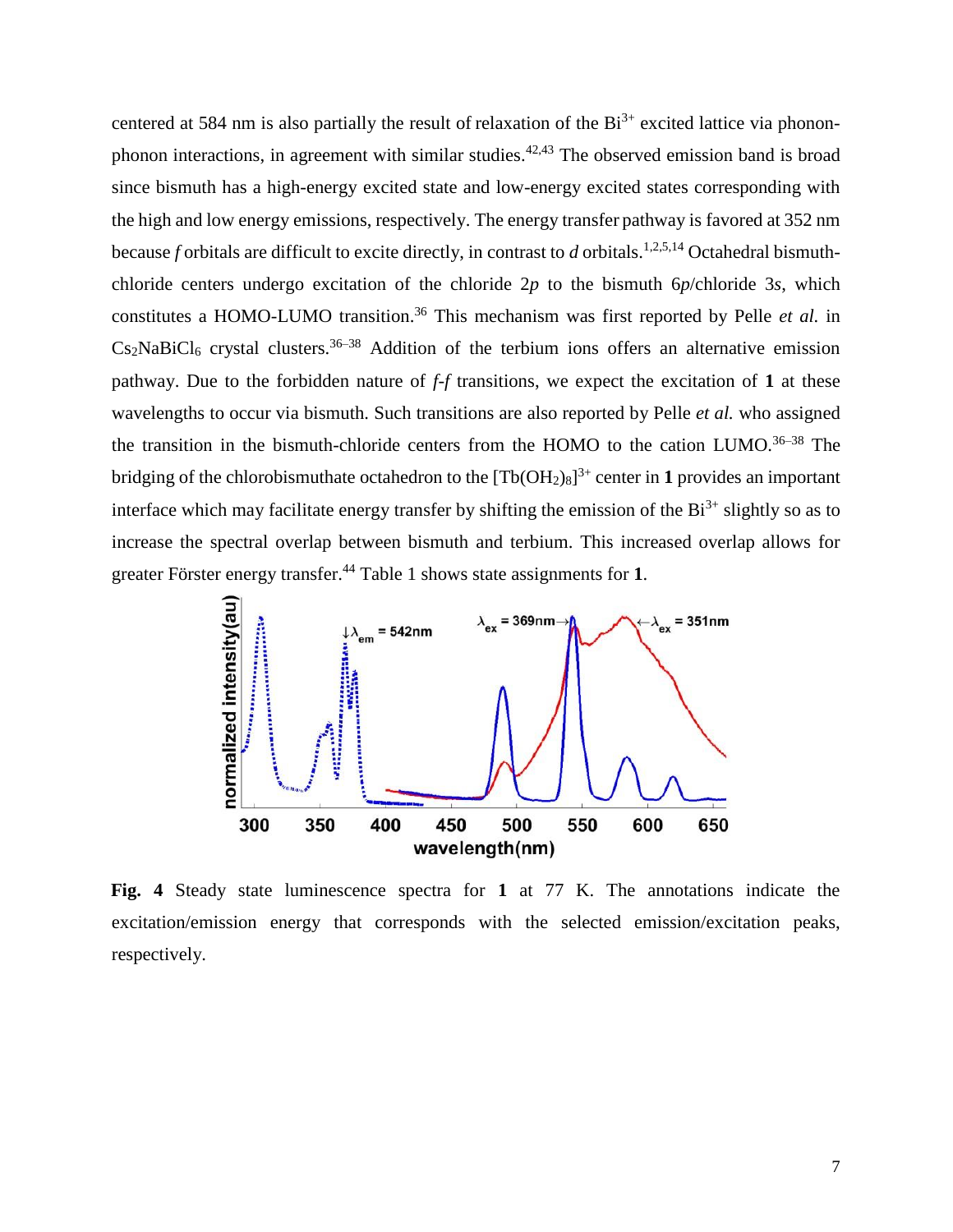| $\lambda_{\rm em}$ (nm), $[\lambda_{\rm ex}$ (nm)] | Stokes Shifts $(cm-1)$ | Assignment                                    |
|----------------------------------------------------|------------------------|-----------------------------------------------|
| 490, [351]                                         | 8,080                  | ${}^5D_4 \rightarrow {}^7F_6$ energy transfer |
| 542, [351]                                         | 10,000                 | ${}^5D_4 \rightarrow {}^7F_5$ energy transfer |
| 584, [351]                                         | 11,400                 | ${}^5D_4 \rightarrow {}^7F_4$ energy transfer |
| 619, [351]                                         | 12,300                 | ${}^5D_4 \rightarrow {}^7F_3$ energy transfer |

**Table 1** Observed emission maxima for **1** at 77 K. Note: Tb<sup>3+</sup> can also be directly excited at 305, 358, 369 and 378nm.

**3.4 DFT Calculations.** DFT calculations have been performed on a single [Tb(OH<sub>2</sub>)<sub>8</sub>][BiCl<sub>6</sub>] unit (Fig. 5) to explore the electronic transitions responsible for the observed luminescence behavior at different excitation energies. Ground state calculations produce a structure that is in general agreement with experimental X-ray studies (Bi−Cl range = 2.562-2.818 Å, *cis*-Cl−Bi−Cl range = 89.2-93.7°, Tb−O range = 2.398-2.541 Å, *cis*-O−Tb−O angle range = 63.8-79.9°). In this ground state both the octahedral  $[BiCl_6]^{3-}$  and square antiprismatic  $[Tb(OH_2)_8]^{3+}$  geometries are preserved. Also preserved in this ground state calculation are the close Cl<sup>...</sup>H distances (2.047-2.482 Å) which are important in our consideration of energy transfer from the chlorobismuthate anion to the terbium ion center.



**Fig. 5** B3LYP/SDD calculated ground state of [Tb(OH<sub>2</sub>)<sub>8</sub>][BiCl<sub>6</sub>]. Close Cl<sup>...</sup>H interactions shown in gray.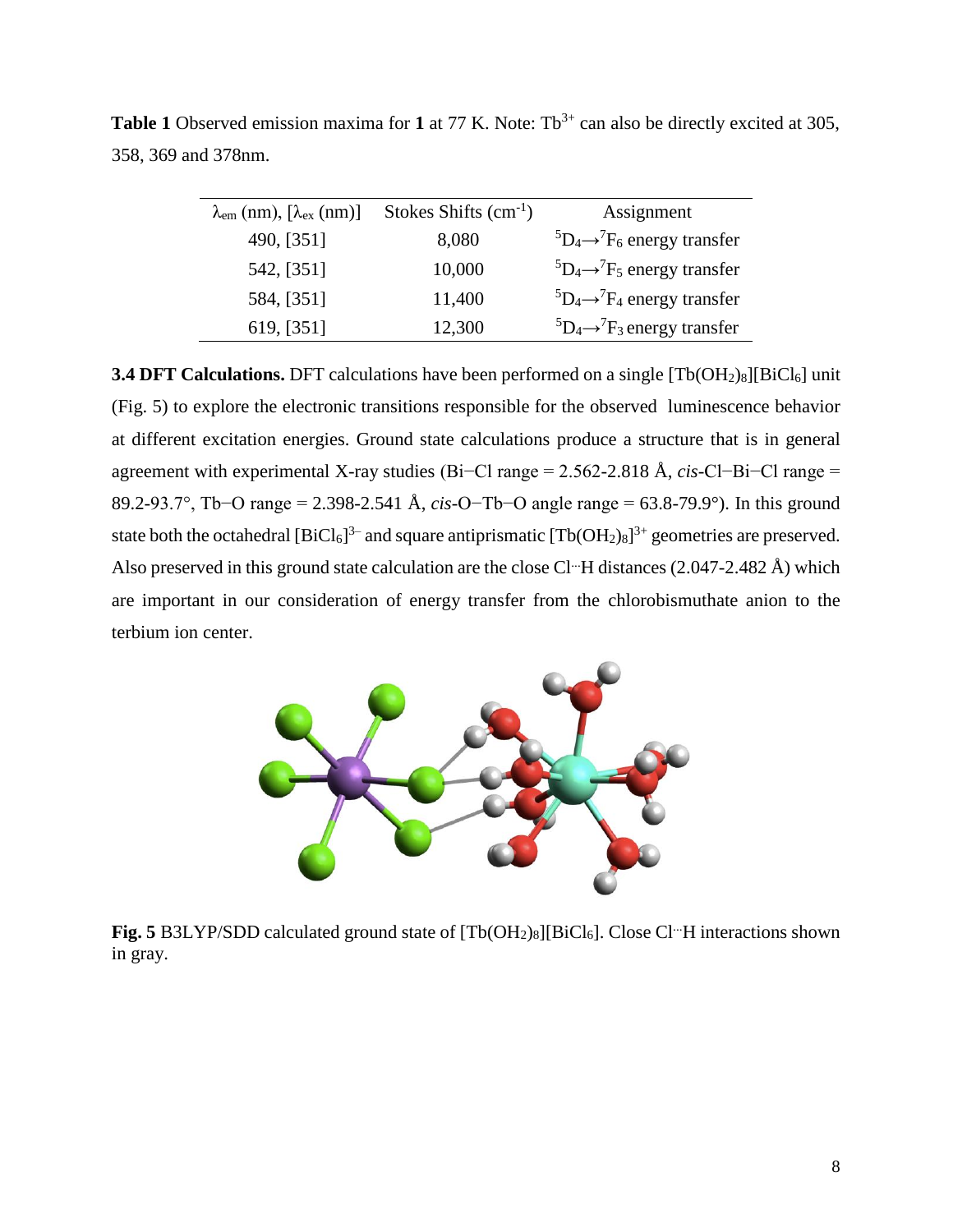

**Fig. 6** Molecular orbitals diagram (**left**) and isodensity representations (**right**) of the frontier molecular orbitals in **1**.

Isodensity representations of the frontier molecular orbitals in **1** are presented in Fig. 6. The higher-lying occupied molecular orbitals are primarily composed of the Cl 3*p* atomic orbitals, with significant contribution of the Bi 6*s* to the HOMO. A small contribution from the Tb 4*f* atomic orbital to the HOMO is also observed. The LUMO has significant contributions from the Bi 6*s*, Cl 3*p*, and Tb 4*f*. The remaining low-lying unoccupied molecular orbitals are composed of the Tb 4*f* atomic orbitals. In the luminescence spectra at low energies only rare earth *f-f* peaks are observed. In this case electrons most likely are promoted from the HOMO to unoccupied MOs other than the LUMO. In the case of high energy excitation, we observed both rare earth bands and a broad chlorobismuthate band which can only result from a Cl  $3p \rightarrow Bi$  6*s* transition. According to the MO calculations, only the LUMO contains atomic orbitals for each of these transitions. Thus, at high energy excitation we expect that low-lying occupied MO electrons to be excited to the LUMO band. Since these low-lying MOs are composed only on the Cl 3*p*, this transition constitutes a Cl  $3p \rightarrow Tb^{3+}$  energy transfer via a chlorobismuthate(III)/rare earth cluster-cluster interaction. With this in mind, we have developed an energy transfer mechanism which we believe describes the energy transfer processes at high and low energy excitation, shown in Fig. 7.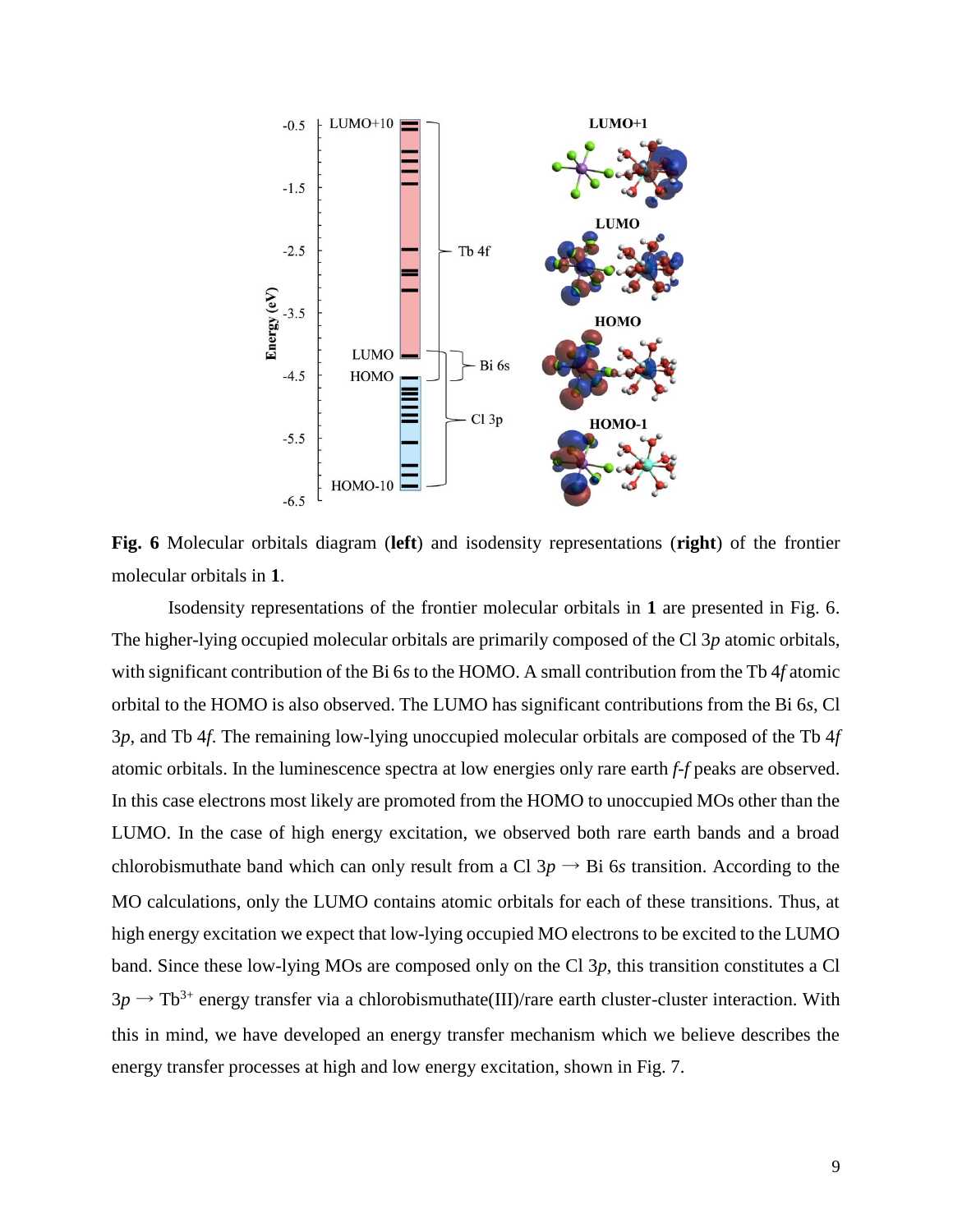#### **High Energy Excitation**

**Low Energy Excitation** 



**Fig. 7** Energy diagram of **1** at high and low energy excitation. At high energy excitation (<350 nm) energy absorbed by the chlorobismuthate cluster is reemitted at 584 nm and transferred to the rare earth cluster competitively. At low energy excitation (>370 nm) energy absorbed by the chlorobismuthate cluster is transferred to the rare earth cluster and undergoes non-radiative relaxation. (ISC = Intersystem system crossing).

# **4.1 Conclusions**

The novel bismuth(III)/terbium(III) double salt TbBiCl<sub>6</sub>•14H<sub>2</sub>O (1) was synthesized and its crystal structure was determined. Compound 1 contains isolated  $[Bicl_6]^{3-}$  and  $[Tb(OH_2)_8]^{3+}$ units built within a network structure. Structural measurements reveal close Cl<sup>--</sup>H interactions between the bismuth and terbium ions, indicating the potential for energy transfer between centers. The broad absorption band observed in diffuse reflectance spectra are assigned to a Cl  $3p \rightarrow Bi$  6*s* transition within the chlorobismuthate cluster. These transitions have been previously proposed by Pelle *et al.*<sup>36–38</sup> This  $[BiCl_6]$ <sup>3–</sup> absorption band strongly overlaps the sharp absorption bands of terbium(III). Luminescence experiments show enhanced rare earth ion emission from energy transfer between the excited  $[BiCl_6]^3$  anion and the  $[Tb(OH_2)_8]^{3+}$  cation. We have supported our findings with DFT calculations.

## **Acknowledgements:**

RDP thanks the National Science Foundation and the College of William and Mary for the purchase of X-ray equipment. JCA and HHP thank the USGS/WRRI for partial funding of this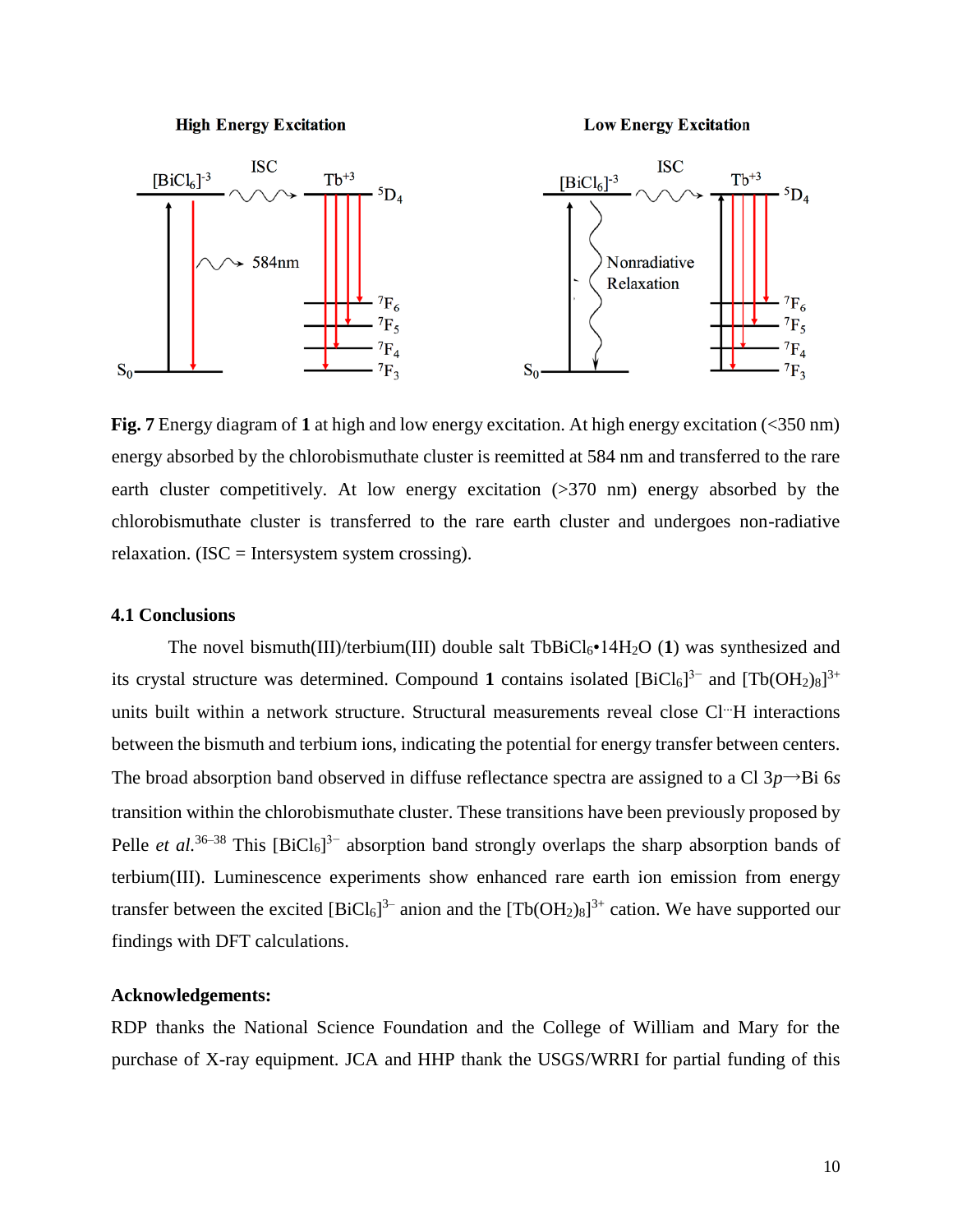research. The HHP group thanks the University of Maine Advanced Computing Group for their support and generous allocation of computing resources.

## **Notes and references**

- *<sup>a</sup> Chemistry Department, University of Maine. Orono, ME 04469 USA. Tel: 01 207 581 1178; Email: howardp@maine.edu*
- *<sup>b</sup> Chemistry Department, College of William & Mary. Williamsburg, VA 23187 USA. Tel: 01 757 221 2555; Email: rdpike@wm.edu*
- *<sup>c</sup>Chemistry Department, College of New Jersey. Ewing, NJ 08628-0718 USA. Tel: 01 609 771 2471; Email: chan@tcnj.edu*

† Electronic Supplementary Information (ESI) available: [details of any supplementary information available should be included here]. See DOI: 10.1039/b000000x/

**‡**Current Address: *Materials Recovery & Recycle Group (AMPP-4), Actinide Materials Processing & Power Division, Los Alamos National Laboratory, Los Alamos, NM 87545.* Los Alamos National Laboratory strongly supports academic freedom and a researcher's right to publish; as an institution, however, the Laboratory does not endorse the viewpoint of a publication or guarantee its technical correctness.

#### **References**

- (1) Ahern, J. C.; Roberts, R. J.; Follansbee, P.; Lezno, D. B.; Patterson, H. H. Structure and Emissive Properties of Heterobimetallic Ln−Au Coordination Polymers: Role of Tb and Eu in Non-Aurophilic  $[nBu_4N]_2[Ln(NO_3)_4Au(CN)_2]$  versus Aurophilic Ln[Au(CN)2]3·3H2O/3D2O Chains. *Inorg. Chem.* **2014**, *53* (3), 7571−7579.
- (2) Roberts, R. J.; Li, X.; Lacey, T. F.; Pan, Z.; Patterson, H. H.; Leznoff, D. B. Heterobimetallic Lanthanide–gold Coordination Polymers: Structure and Emissive Properties of Isomorphous [nBu4N]2[Ln(NO3)4Au(CN)2] 1-D Chains. *Dalton Trans.* **2012**, *41* (23), 6992-6997 DOI: 10.1039/c2dt30156c.
- (3) Liu, J.; Huang, L.; Tian, X.; Chen, X.; Shao, Y.; Xie, F.; Chen, D.; Li, L. Magnetic and Fluorescent  $Gd_2O_3$ :  $Yb^{3+}/Ln^{3+}$  Nanoparticles for Simultaneous Upconversion luminescence/MR Dual Modal Imaging and NIR-Induced Photodynamic Therapy. *Int. J. Nanomedicine* **2016**, *12*, 1–14 DOI: 10.2147/IJN.S118938.
- (4) Wang, Y.; Yang, Z.; Ma, Y.; Chai, Z.; Qiu, J.; Song, Z. Upconversion Emission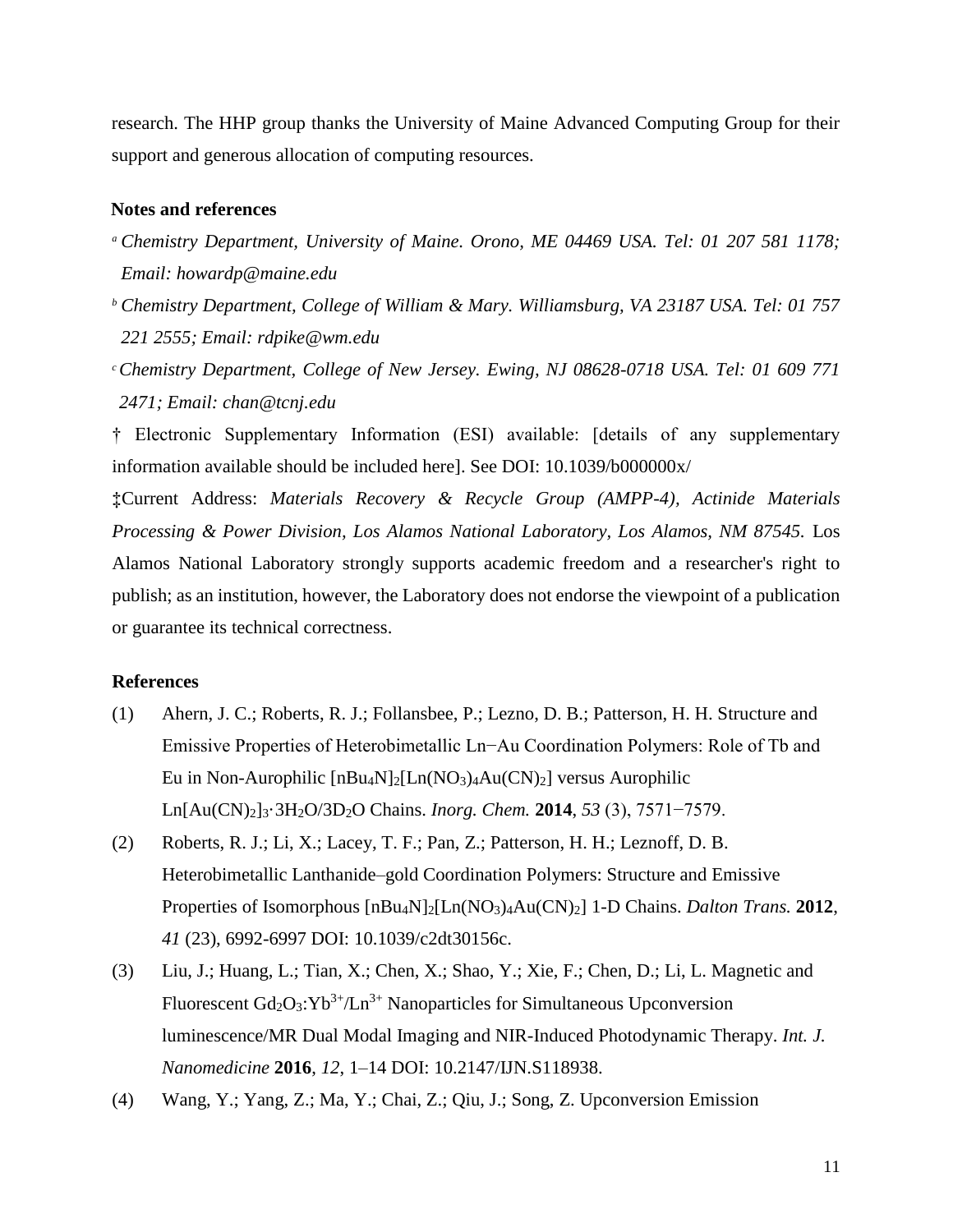Enhancement Mechanisms of  $Nd^{3+}$ -Sensitized NaYF<sub>4</sub>:Yb<sup>3+</sup>,Er<sup>3+</sup> Nanoparticles Using Tunable Plasmonic Au Films: Plasmonic-Induced Excitation, Radiative Decay Rate and Energy-Transfer Enhancement. *J. Mater. Chem. C* **2017**, *5,* 8535-8544 DOI: 10.1039/C7TC02374J.

- (5) Garcia, Y.; Su, B. L.; Roberts, R. J.; Ahern, J. C.; Patterson, H. H.; Leznoff, D. B. Ce/Au(CN)<sub>2</sub><sup>-</sup>-Based Coordination Polymers Containing and Lacking Aurophilic Interactions. *Eur. J. Inorg. Chem.* **2016**, *2016* (13–14), 2082–2087 DOI: 10.1002/ejic.201600174.
- (6) Cunha-Silva, L.; Lima, S.; Ananias, D.; Silva, P.; Mafra, L.; Carlos, L. D.; Pillinger, M.; Valente, A. A.; Almeida Paz, F. A.; Rocha, J. Multi-Functional Rare-Earth Hybrid Layered Networks: Photoluminescence and Catalysis Studies. *J. Mater. Chem.* **2009**, *19* (17), 2618-2632 DOI: 10.1039/b817381h.
- (7) Auzel, F.; Pecile, D.; Morin, D. Rare Earth Doped Vitroceramics: New, Efficient, Blue and Green Emitting Materials for Infrared Up-Conversion. *J. Electrochem. Soc.* **1975**, *122* (1), 101-107 DOI: 10.1149/1.2134132.
- (8) Loh, E. Lowest 4f→5d Transition of Trivalent Rare-Earth Ions in CaF<sup>2</sup> Crystals. *Phys. Rev.* **1966**, *147* (1), 332–335 DOI: 10.1103/PhysRev.147.332.
- (9) Binnemans, K. Lanthanide-Based Luminescent Hybrid Materials. *Chem. Rev.* **2009**, *109* (9), 4283–4374 DOI: 10.1021/cr8003983.
- (10) Zhou, J.; Liu, Q.; Feng, W.; Sun, Y.; Li, F. Upconversion Luminescent Materials: Advances and Applications. *Chem. Rev.* **2015**, *115* (1), 395–465 DOI: 10.1021/cr400478f.
- (11) Eliseeva, S. V.; Bünzli, J.-C. G. Lanthanide Luminescence for Functional Materials and Bio-Sciences. *Chem. Soc. Rev.* **2010**, *39* (1), 189–227 DOI: 10.1039/B905604C.
- (12) Shavaleev, N. M.; Moorcraft, L. P.; Pope, S. J. A.; Bell, Z. R.; Faulkner, S.; Ward, M. D. Sensitized Near-Infrared Emission from Complexes of Yb(III), Nd(III), and Er(III) by Energy-Transfer from Covalently Attached Pt II -Based Antenna Units. *Chem. Eur. J.* **2003**, *9*, 5283–5291 DOI: 10.1002/chem.200305132.
- (13) Baca, S. G.; Pope, S. J. A.; Adams, H.; Ward, M. D. Cyanide-Bridged Os(II)/Ln(III) Coordination Networks Containing  $[Os(phen)(CN)<sub>4</sub>]$ <sup>2-</sup> as an Energy Donor: Structural and Photophysical Properties. *Inorg. Chem.* **2008**, *47* (9), 3736–3747 DOI: 10.1021/ic702353c.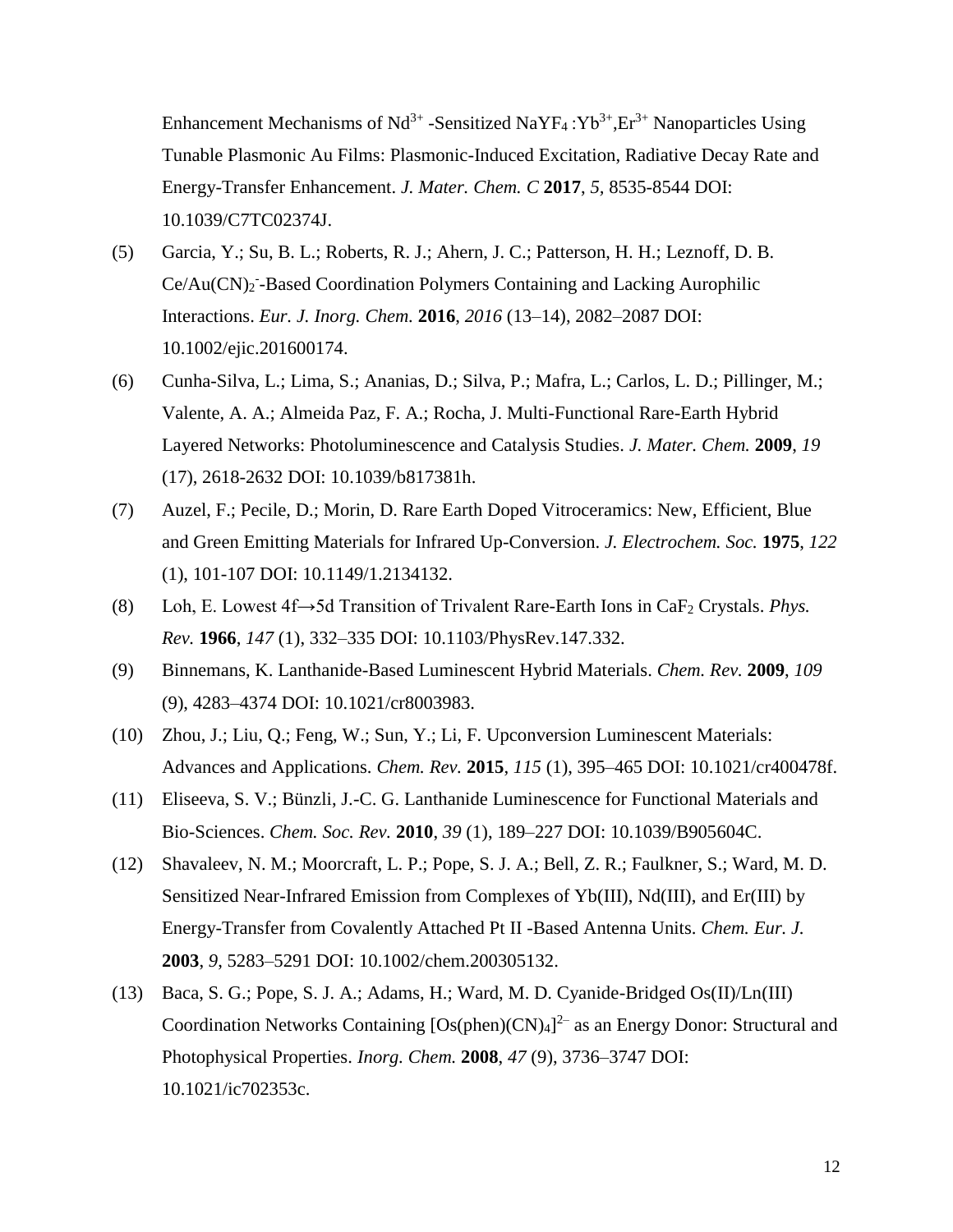- (14) Roberts, R. J.; Le, D.; Leznoff, D. B. Color-Tunable and White-Light Luminescence in Lanthanide–Dicyanoaurate Coordination Polymers. *Inorg. Chem.* **2017**, *56* (14), 7948– 7959 DOI: 10.1021/acs.inorgchem.7b00735.
- (15) Arthur, R. B.; Nicholas, A. D.; Roberts, R. J.; Assefa, Z.; Leznoff, D. B.; Patterson, H. H. Luminescence Investigation of Samarium(III)/Dicyanoaurate(I)-Based Coordination Networks with and without Aurophilic Interactions. *Gold Bull.* **2017**, 1-10 DOI: 10.1007/s13404-017-0221-0.
- (16) Kelly, A. W.; Wheaton, A. M.; Nicholas, A. D.; Barnes, F. H.; Patterson, H. H.; Pike, R. D. Iodobismuthate(III) and Iodobismuthate(III)/Iodocuprate(I) Complexes with Organic Ligands. *Eur. J. Inorg. Chem.* **2017**, *43,* 4990-5000 DOI: 10.1002/ejic.201701052.
- (17) Kelly, A. W.; Nicholas, A.; Ahern, J. C.; Chan, B.; Patterson, H. H.; Pike, R. D. Alkali Metal Bismuth(III) Chloride Double Salts. *J. Alloys Compd.* **2016**, *670*, 337–345 DOI: 10.1016/j.jallcom.2016.02.055.
- (18) Adonin, S. A.; Rakhmanova, M. I.; Samsonenko, D. G.; Sokolov, M. N.; Fedin, V. P. Hybrid Salts of Binuclear Bi(III) Halide Complexes with 1,2-Bis(pyridinium)ethane Cation: Synthesis, Structure and Luminescent Behavior. *Inorganica Chim. Acta* **2016**, *450*, 232–235 DOI: 10.1016/j.ica.2016.06.010.
- (19) Blažič, B.; Lazarini, F. Structure of Diethylammonium Tetrachlorobismuthate(III). *Acta Crystallogr. Sect. C Cryst. Struct. Commun.* **1985**, *41* (11), 1619–1621 DOI: 10.1107/S0108270185008782.
- (20) Huang, G.; Sun, Y.-Q.; Xu, Z.; Zeller, M.; Hunter, A. D. Structural Regularity and Diversity in Hybrids of Aromatic Thioethers and BiBr3: From Discrete Complexes to Layers and 3D Nets. *Dalton Trans.* **2009**, No. 26, 5083-5093 DOI: 10.1039/b902490p.
- (21) Xu, G.; Guo, G.-C.; Wang, M.-S.; Zhang, Z.-J.; Chen, W.-T.; Huang, J.-S. Photochromism of a Methyl Viologen Bismuth(III) Chloride: Structural Variation Before and After UV Irradiation. *Angew. Chemie Int. Ed.* **2007**, *46* (18), 3249–3251 DOI: 10.1002/anie.200700122.
- (22) Bowmaker, G. A.; Harrowfield, J. M.; Junk, P. C.; Skelton, B. W.; White, A. H. Syntheses, Structures and Vibrational Spectra of Some Dimethyl Sulfoxide Solvates of Bismuth(III) Bromide and Iodide. *Aust. J. Chem.* **1998**, *51* (4), 285-292 DOI: 10.1071/C97035.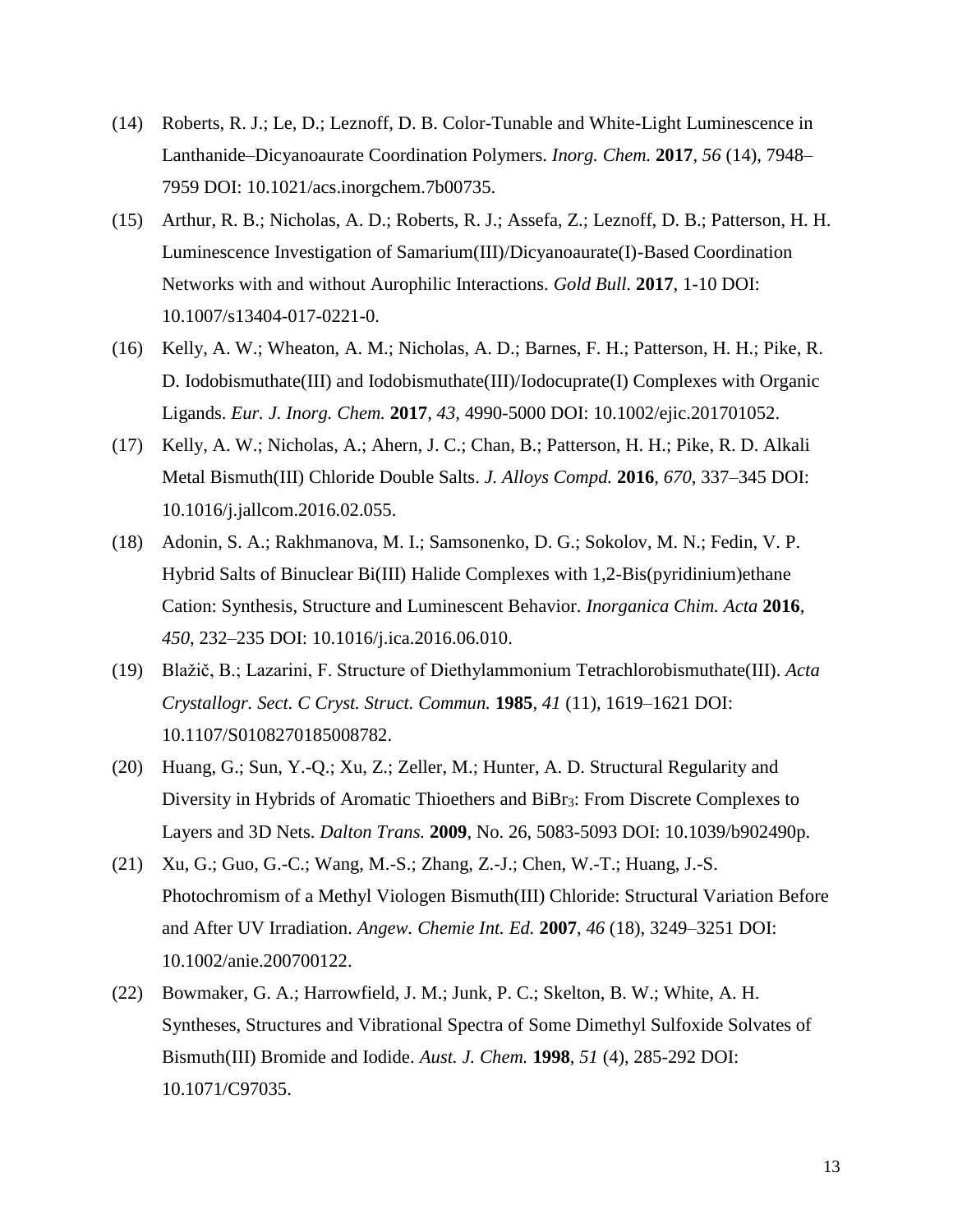- (23) Leblanc, N.; Bi, W.; Mercier, N.; Auban-Senzier, P.; Pasquier, C. Photochromism, Electrical Properties, and Structural Investigations of a Series of Hydrated Methylviologen Halobismuthate Hybrids: Influence of the Anionic Oligomer Size and Iodide Doping on the Photoinduced Properties and on the Dehydration Process. *Inorg. Chem.* **2010**, *49* (13), 5824–5833 DOI: 10.1021/ic901525p.
- (24) Lin, R.-G.; Xu, G.; Wang, M.-S.; Lu, G.; Li, P.-X.; Guo, G.-C. Improved Photochromic Properties on Viologen-Based Inorganic–Organic Hybrids by Using π-Conjugated Substituents as Electron Donors and Stabilizers. *Inorg. Chem.* **2013**, *52* (3), 1199–1205 DOI: 10.1021/ic301181b.
- (25) Lin, R.-G.; Xu, G.; Lu, G.; Wang, M.-S.; Li, P.-X.; Guo, G.-C. Photochromic Hybrid Containing In Situ -Generated Benzyl Viologen and Novel Trinuclear  $[Bi_3Cl_{14}]^{5-}$ : Improved Photoresponsive Behavior by the  $\pi \cdot \cdot \pi$  Interactions and Size Effect of Inorganic Oligomer. *Inorg. Chem.* **2014**, *53* (11), 5538–5545 DOI: 10.1021/ic5002144.
- (26) Belkyal, I.; Mokhlisse, R.; Tanouti, B.; Chanh, N. B.; Couzi, M. Phase Transitions in (CH3NH3)3Bi2Cl<sup>9</sup> Studied by Calorimetric, X-Ray Diffraction and Dielectric Methods. *J. Alloys Compd.* **1992**, *188*, 186–189 DOI: 10.1016/0925-8388(92)90672-V.
- (27) *SMART Apex II, Data Collection Software*, version 2.1; Bruker AXS Inc.: Madison, WI, 2005.
- (28) *SAINT Plus, Data Reduction Software*, version 7.34a; Bruker AXS Inc.: Madison, WI, 2005.
- (29) Sheldrick, G.M. SADABS; University of Göttingen: Göttingen, Germany, 2005.
- (30) Sheldrick, G.M. Acta Crystallogr. Sect. A 2008, 64, 112.
- (31) Frisch, M. J. Trucks, G. W. Schlegel, H. B. Scuseria, G. E. Robb, M. A. Cheeseman, J. R. Scalmani, G. Barone, V. Mennucci, B. Petersson, G. A. Nakatsuji, H. Caricato, M. Li, X. Hratchian, H. P.. Izmaylov, A. F Bloino, J. Zheng, G. Sonnenberg, J. L. Hada, M. Ehara, M. Toyota, K. Fukuda, R. Hasegawa, J. Ishida, M. Nakajima, T. Honda, Y. Kitao, O. Nakai, H. Vreven, T. Montgomery, Jr., J. A. Peralta, J. E. Ogliaro, F. Bearpark, M. Heyd, J. J. Brothers, E. Kudin, K. N. Staroverov, V. N. Keith, T. Kobayashi, R. Normand, J. Raghavachari, K. Rendell, A. Burant, J. C. Iyengar, S. S. Tomasi, J. Cossi, M. Rega, N. Millam, J. M. Klene, M. Knox, J. E. Cross, J. B. Bakken, V. Adamo, C. Jaramillo, J. Gomperts, R. Stratmann, R. E. Yazyev, O. Austin, A. J. Cammi, R. Pomelli, C. Ochterski,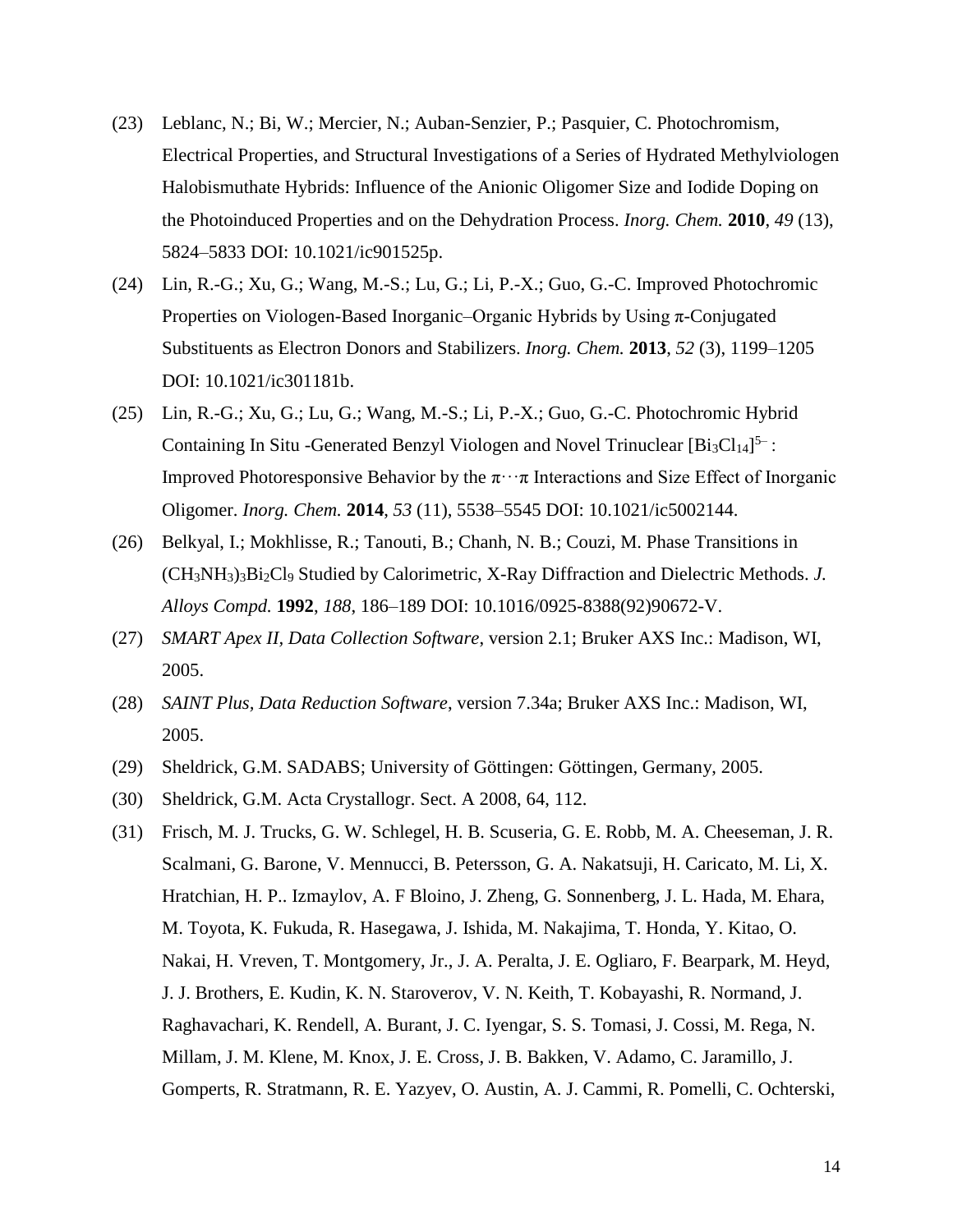J. W. Martin, R. L. Morokuma, K. Zakrzewski, V. G. Voth, G. A. Salvador, P. Dannenberg, J. J. Dapprich, S. Daniels, A. D. Farkas, O. Foresman, J. B. Ortiz, J. V. Cioslowski, J. and Fox, D. J. Gaussian, Inc., Wallingford CT, 2010.

- (32) Becke, A. D. Density‐functional Thermochemistry. III. The Role of Exact Exchange. *J. Chem. Phys.* **1993**, *98* (7), 5648–5652 DOI: 10.1063/1.464913.
- (33) Lee, C.; Yang, W.; Parr, R. G. Development of the Colle-Salvetti Correlation-Energy Formula into a Functional of the Electron Density. *Phys. Rev. B* **1988**, *37* (2), 785–789 DOI: 10.1103/PhysRevB.37.785.
- (34) Fuentealba, P.; Preuss, H.; Stoll, H.; Von Szentpály, L. A Proper Account of Core-Polarization with Pseudopotentials: Single Valence-Electron Alkali Compounds. *Chem. Phys. Lett.* **1982**, *89* (5), 418–422 DOI: 10.1016/0009-2614(82)80012-2.
- (35) Hanwell, M. D.; Curtis, D. E.; Lonie, D. C.; Vandermeersch, T.; Zurek, E.; Hutchison, G. R. Avogadro: An Advanced Semantic Chemical Editor, Visualization, and Analysis Platform. *J. Cheminform.* **2012**, *4* (1), 17 DOI: 10.1186/1758-2946-4-17.
- (36) Pelle, F.; Jacquier, B.; Denis, J. P.; Blanzat, B. Optical Properties of Cs2NaBiCl6. *J. Lumin.* **1978**, *17* (1), 61–72 DOI: 10.1016/0022-2313(78)90026-1.
- (37) Pelle, F.; Denis, J.; Blanzat, B. Optical Properties of Cs2NaBiCl6. *J. Lumin.* **1981**, *24*–*25*, 127–130 DOI: 10.1016/0022-2313(81)90237-4.
- (38) Pelle, F.; Blanzat, B.; Chevalier, B. Low Temperature Phase Transition in Cubic Elpasolithe Crystal Cs2NaBiCl6. *Solid State Commun.* **1984**, *49* (11), 1089–1093 DOI: 10.1016/0038-1098(84)90430-7.
- (39) Ferjani, H.; Boughzala, H. New Quasi-One-Dimensional Organic-Inorganic Hybrid Material: 1,3-Bis(4-Piperidinium)propane Pentachlorobismuthate(III) Synthesis, Crystal Structure, and Spectroscopic Studies. *J. Mater.* **2014**, *2014*, 1–8 DOI: 10.1155/2014/253602.
- (40) Walton, R. A.; Matthews, R. W.; Jørgensen, C. K. Absorption Spectra of Post-Transition Group Halide Complexes. *Inorganica Chim. Acta* **1967**, *1*, 355–359 DOI: 10.1016/S0020- 1693(00)93201-8.
- (41) Reisfeld, R.; Honigbaum, A. Diffusion of Bismuth Ions in Potassium Chloride Crystals. *J. Chem. Phys.* **1968**, *48* (12), 5565–5569 DOI: 10.1063/1.1668258.
- (42) Tan, C.; Zhu, G.; Hojamberdiev, M.; Okada, K.; Liang, J.; Luo, X.; Liu, P.; Liu, Y. Co3O4